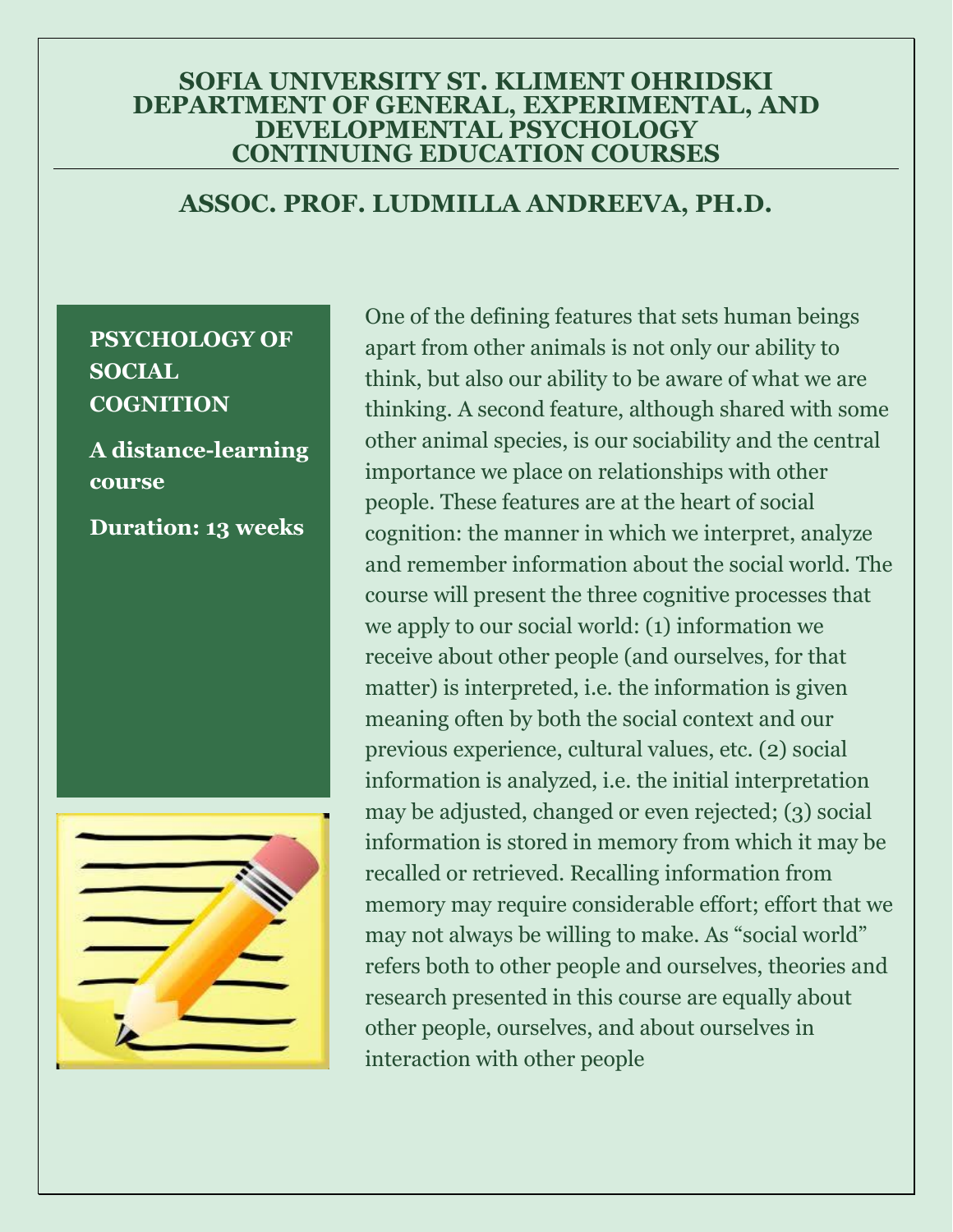

SOFIA UNIVERSITY St. Kliment Ohridski Faculty of Philosophy DEPARTMENT OF GENERAL, EXPERIMENTAL, AND DEVELOPMENTAL PSYCHOLOGY Sofia 1504, Bulgaria 15 Tzar Osvoboditel Blvd. Tel. (+359-2) 9308476; FAX (+359-2) 9434447 http://phls.uni-sofia.bg/display.php

### **1. INTRODUCTION TO SOCIAL COGNITION**

What is social cognition? Social cognition and social psychology. Social cognition and cognitive psychology. Historical perspective. Three principles of social cognition. People as cognitive misers. Spontaneous and deliberative thought. Self-esteem.

#### **2. SELF-PERCEPTION AND SELF-CONCEPT**

Personal factors which influence the self-concept. Focusing on self-awareness. Gender differences in self-definition. Social factors which influence the self-concept. Ways to maintain a positive self-concept. The downside of overly positive selfviews. Ways people present themselves to others. The positive and the negative sides of self-presentation. Culture influences on self-perception and self-presentation. Ineffective selfpresentation and spoiled identities (Embarrassment and saving face; Cooling-out and identity degradation; Stigma).

#### **3. CHOICES AND ACTIONS: THE SELF IN CONTROL**

What people do and what it means. Freedom of action. Goals, plans, intentions. Self-regulation. Irrationality and selfdestruction. Money and decision-making. Gender, sex, and decisions. Delay of gratification. Putting the cultural animal in perspective.

#### **4. SOCIAL PERCEPTION**

Thinking about why other people do what they do. Types of errors in thinking about other people. Errors when thinking about other people. Forming impressions of people based on nonverbal behavior. Culture influences on social perception.

#### **5. ERRORS AND BIASES**

Confirmation Bias. Conjunction Fallacy. Illusory Correlation. Base Rate Fallacy. Gambler's Fallacy and the Hot Hand. False Consensus Effect. False Uniqueness Effect. Statistical Regression. Illusion of Control. Magical Thinking. Counterfactual Thinking. Are people really idiots? How Serious Are the Errors? Reducing Cognitive Errors.

#### **6. SOCIAL SCHEMES AND IMPRESSION FORMATION**

Schemas (Types of schemas; Schematic processing). Person schemas and group stereotypes (Person schemas; Group stereotypes). Impression formation (Trait centrality; First impressions; Impressions as self-fulfilling prophecies; Heuristics).

#### **7. SOCIAL IDENTITIES AND IMPRESSION MANAGEMENT**

The self we know (Role identities; Social identities; Research on self-concept formation; the situated self). The self we enact (Identities and behavior; Choosing an identity to enact; Identities as sources of consistency; self-awareness and self-discrepancies). Self-esteem (Assessment of self-esteem; Sources of self-esteem; Self-esteem and behavior; protecting self-esteem). Tactical impression management (Managing appearances; Ingratiation; aligning actions; altercasting; Impression management online). Detecting deceptive impression management (Ulterior motives; Nonverbal cues of deception).

#### **8 ATTRIBUTION THEORY**

Theories of attribution. Individual differences. Cultural differences. Dispositional versus situational attributions. Inferring dispositions from acts. Covariation model of attribution. Attributions for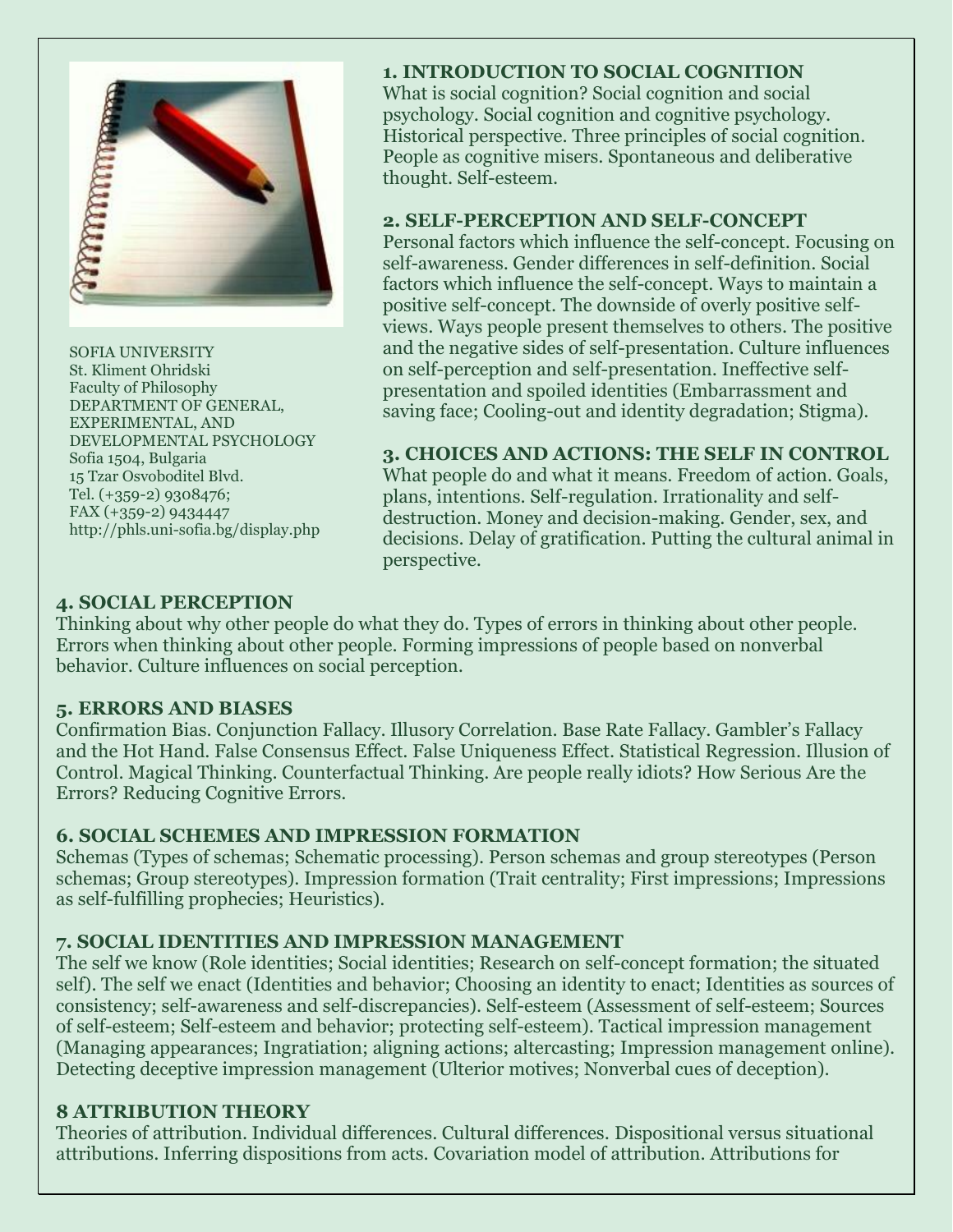

SOFIA UNIVERSITY St. Kliment Ohridski Faculty of Philosophy DEPARTMENT OF GENERAL, EXPERIMENTAL, AND DEVELOPMENTAL PSYCHOLOGY Sofia 1504, Bulgaria 15 Tzar Osvoboditel Blvd. Tel. (+359-2) 9308476; FAX (+359-2) 9434447 http://phls.uni-sofia.bg/display.php success and failure. Bias and error in attribution. Overattribution to Dispositions. Focus-of-attention bias. Actor– observer difference. Motivational biases.

#### **9. PREJUDICE AND DISCRIMINATION**

A social problem. Racism and sexism: old and new. The role of stereotype (The stereotype rebound effect; Stereotypes and expectations). Realistic group conflict (Sherif's "robber's cave" experiment). Group membership (The minimal group paradigm; Social identity theory; Self-categorization theory; Out-group homogeneity). Relative deprivation theory. Individual approaches (The authoritarian personality. Frustration and aggression). Is stereotyping inevitable? Reducing prejudice and discrimination (Setting superordinate goals; the contact hypothesis; re-categorization).

#### **10. DEVIANT BEHAVIOR AND SOCIAL REACTION**

The violation of norms (Norms; Anomie theory; Control theory; Differential association theory; Routine activities perspective). Reactions to norm violations (Reactions to rule breaking; Determinants of the reaction; Consequences of labeling). Labeling and secondary deviance (Societal reaction; Secondary deviance). Formal social controls (Formal labeling and the creation of deviance; Long-term effects of formal labeling).

#### **11. SOCIAL INFLUENCE AND PERSUASION**

Two types of social influence. Techniques of social influence. Persuasion. Resisting persuasion.

#### **12. EMOTION AND AFFECT**

What is emotion? Emotional arousal. Some important emotions. Why do we have emotions? Group differences in emotion. Arousal, attention, and performance. Emotional intelligence (EQ). Affect regulation.

**13. CLOSE RELATIONSHIPS: PASSION, INTIMACY, AND SEXUALITY** What is love? Different types of relationships. Maintaining relationships. Sexuality

#### *References*

Pennington, D. C. (2000). *Social Cognition* (Routledge modular psychology). London: Routledge. Moskowitz, G. B. (2005). *Social cognition: understanding self and others.* New York: The Guilford Press.

Brewer, M. & Hewstone, M. (Eds.). (2004). *Social cognition*. Oxford: Blackwell Publishing Ltd.

DeLamater, J. D. & Myers, D. J. (2011). *Social Psychology* (7th ed.). Belmont, CA: Wadsworth Cengage Learning.

Baumeister, R.F. & Bushman, B. J. (2011). *Social Psychology and Human Nature* (2nd ed.). Belmont, CA: Wadsworth Cengage Learning.